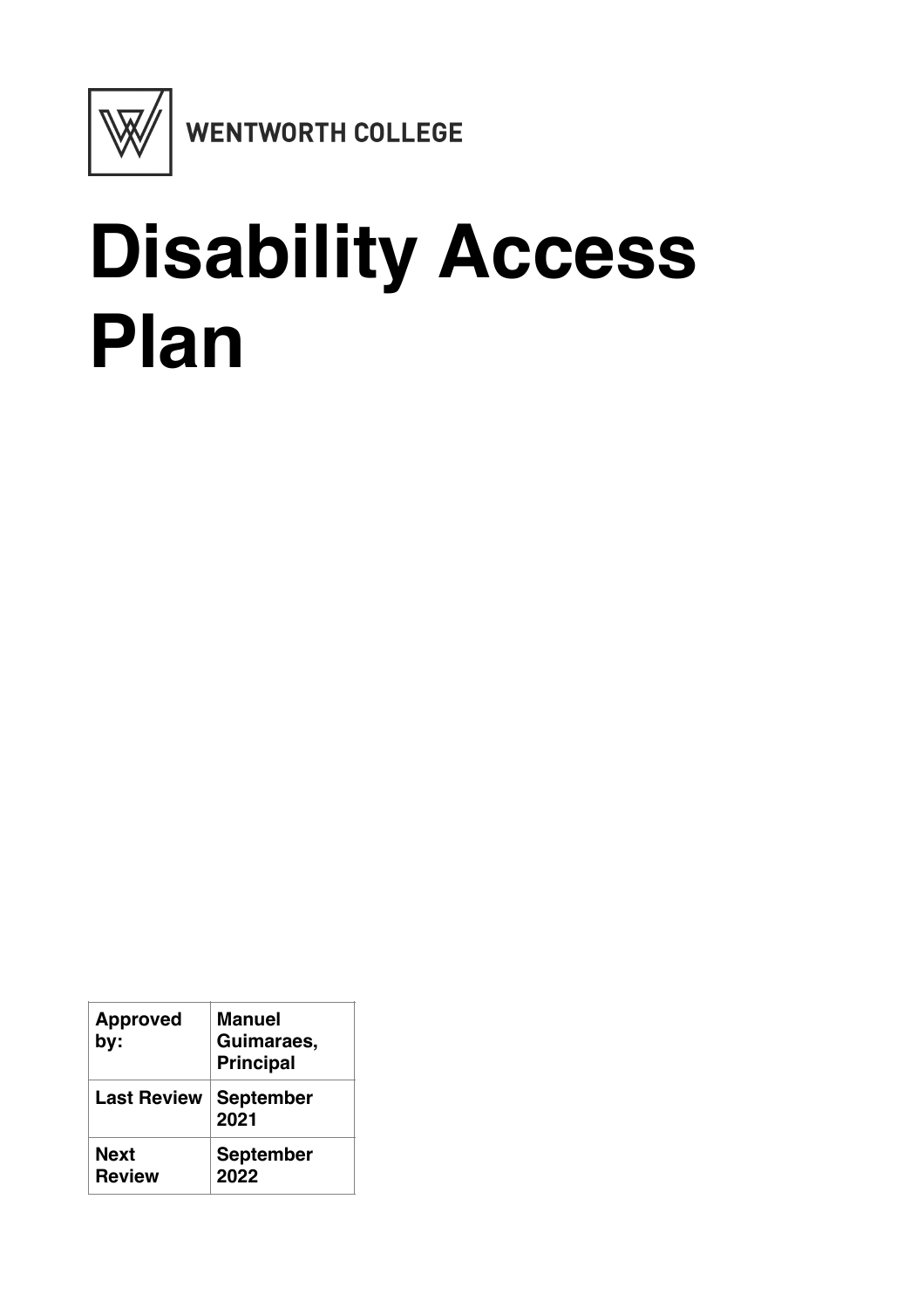## **Disability Access Plan**

## **AIMS AND OBJECTIVES**

Wentworth College is a GCSE and A level college open to students of both sexes with a wide ability range and to those of all faiths or none. The College welcomes applications from any prospective student, with or without disabilities or Special Needs and details of our admissions policy is laid out in "Wentworth College: Admissions Policy" and in accordance with The Equality Act 2010.

The admissions procedure aims to ensure that there is a 'fit' between college and students. Each party must understand each other and the college must feel confident that both the prospective student and their parents understand the college's aims and objectives and are fully supportive.

In order to maintain our aims and objectives the college needs to  $-$ 

- o Keep a reasonable balance between the sexes.
- o Maintain a balanced spread of ability.

Before accepting a student into the college, Wentworth College needs to be confident that it can support the prospective student in achieving their full potential. Wentworth College's policy is to apply their admissions policy to all students, regardless of any disability of which the college is aware and to make reasonable adjustments to accommodate students with disabilities.

In determining what is reasonable, the college will have regard to:

- o The financial resources available to the college.
- o The costs of any particular alteration to the premises, staffing arrangements or special equipment required.
- o The practicality of making adjustments.
- o The extent to which aids and services will be provided via an EHCP or by provision paid for outside the college's resources.
- o Health and Safety requirements.
- o The interests of other students.

Parents or guardians of students with disabilities are requested to notify the college of such disabilities at the point of application. If these are not known at the time, they may be notified at a later date. Prior to any interview or visit, we will need to liaise with the parents and/or with the current college/school to establish what reasonable adjustments can be made at Wentworth College to support the student's future education.

Wentworth College values all members of the community and all students, including those with special needs, play a full part in college activities. The college places great emphasis on being inclusive, but must ensure that no one pupil's education or safety is impaired by the needs of others.

As part of the admissions procedure, staff will meet with parents to discuss whether or not a prospective student will be able to access the curriculum and what reasonable adjustments can be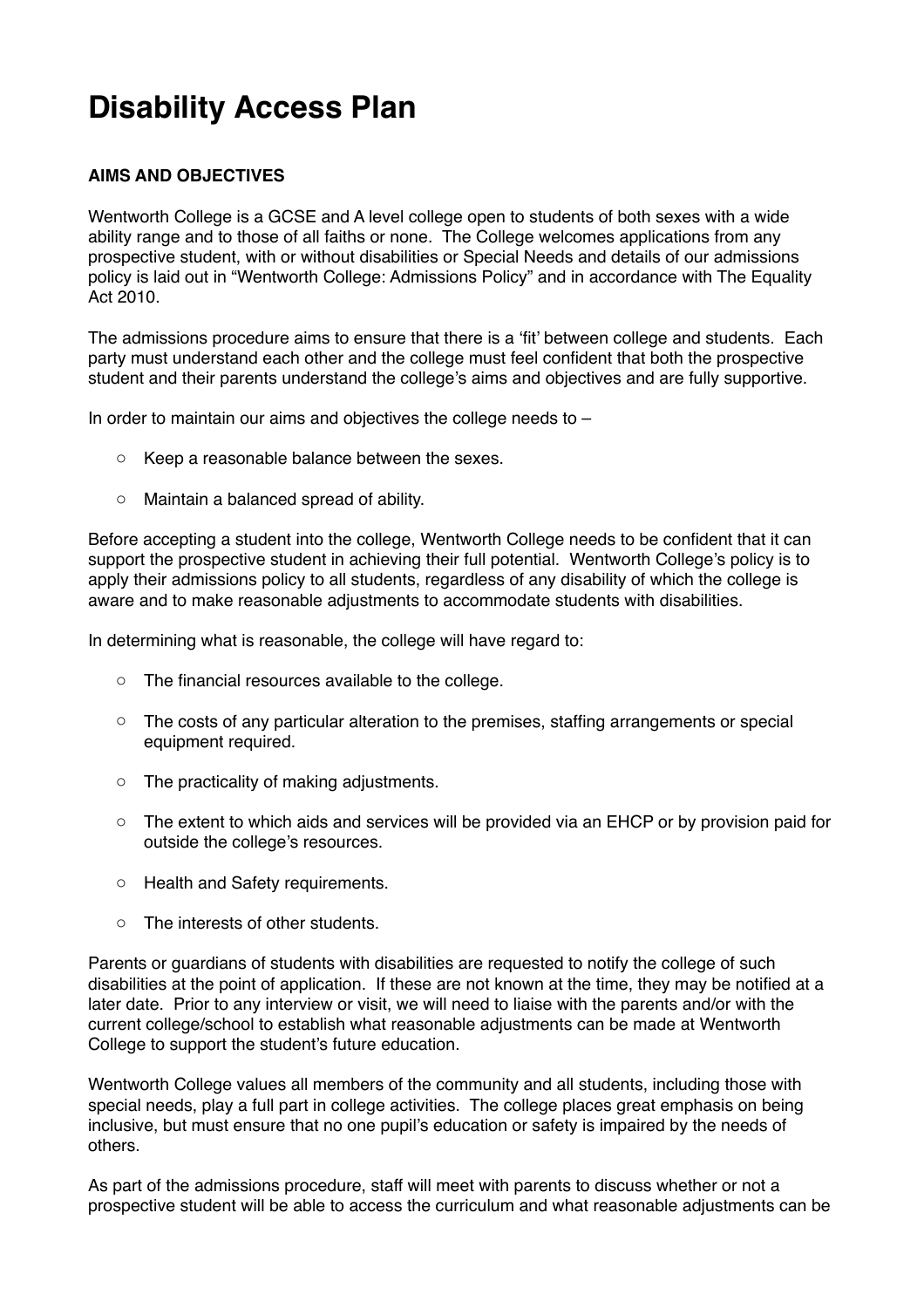made to facilitate this. In determining this, the college may take advice and carry out assessments. If, after consultation, the college decides that it cannot discharge its legal and moral responsibilities to educate the prospective student and/or its contractual duties to the parents/ guardians, Wentworth College will be unable to offer a place.

If the college is satisfied that, with reasonable adjustments (and/or with additional support provided from outside the college's resources) the prospective pupil can fully participate in college life, then subject to availability, a place will be offered. These procedures have been reviewed and updated for 2020.

It is possible that during their education students may become disabled or their disability may become more serious. Continuing communication between parents and staff is vital for ensuring that all reasonable adjustments are made to facilitate the pupil's full participation in the college. If the college decides that it can no longer provide a suitable environment for the student to fully participate and thrive, it will consult with parents and, where appropriate, Wentworth College will request and support the move of the student to another establishment.

In order to provide the best facilities for its students, the college operates a system of fixed classrooms for particular subjects. Students need to move between classrooms. However, the laboratories, study room and the common room are all on the ground floor. The main lecture room and examination room are also on the ground floor and if required, class rooms are available on the ground floor for lectures in any subject. Toilet facilities for both male and female students are accessible on the ground floor. These facilities have been reviewed and updated in 2020 and will be looked at again for the academic year 2021/22.

The college is mindful of advancing its programme of access improvement, in terms of purchasing/ providing specialist equipment for individuals, should it become necessary. Wentworth College have made efforts to identify any necessary purchases or provision for the years 2020/21.

The college has a disability access committee, comprising Manuel Guimaraes (Principal), Jody Newman (Proprietor) Karen Nedas (Bursar), Natalie Baum (Examinations Officer). This committee meets regularly to review and plan for the current academic year. The committee's responsibilities are:

- $\circ$  To review, regularly, procedures and facilities to maximise accessibility to the college for those with special needs.
- $\circ$  To make recommendations to improve accessibility by means of reasonable adjustments and by preparing and reviewing this plan.
- o To monitor the implementation of this plan and to review as necessary.

## **WELFARE**

Wentworth College will continue its strong tradition of inclusivity. We accept differences and value them. All our policies support this approach. The Disability Access committee accepts that future students may feel, or be, marginalised and/or be subject to bullying and teasing and find it difficult to cope. Bullying of any kind is not tolerated at Wentworth College and all students are made aware of the Anti-bullying Policy and regularly reminded of it. Students are encouraged to speak to staff about any concerns, to feel empowered to challenge unfairness on their own behalf or on behalf of others. If it is felt appropriate, counselling can be arranged but only when the student expresses this wish themselves. It is not appropriate for any student, at any time, to attend counselling sessions unwillingly.